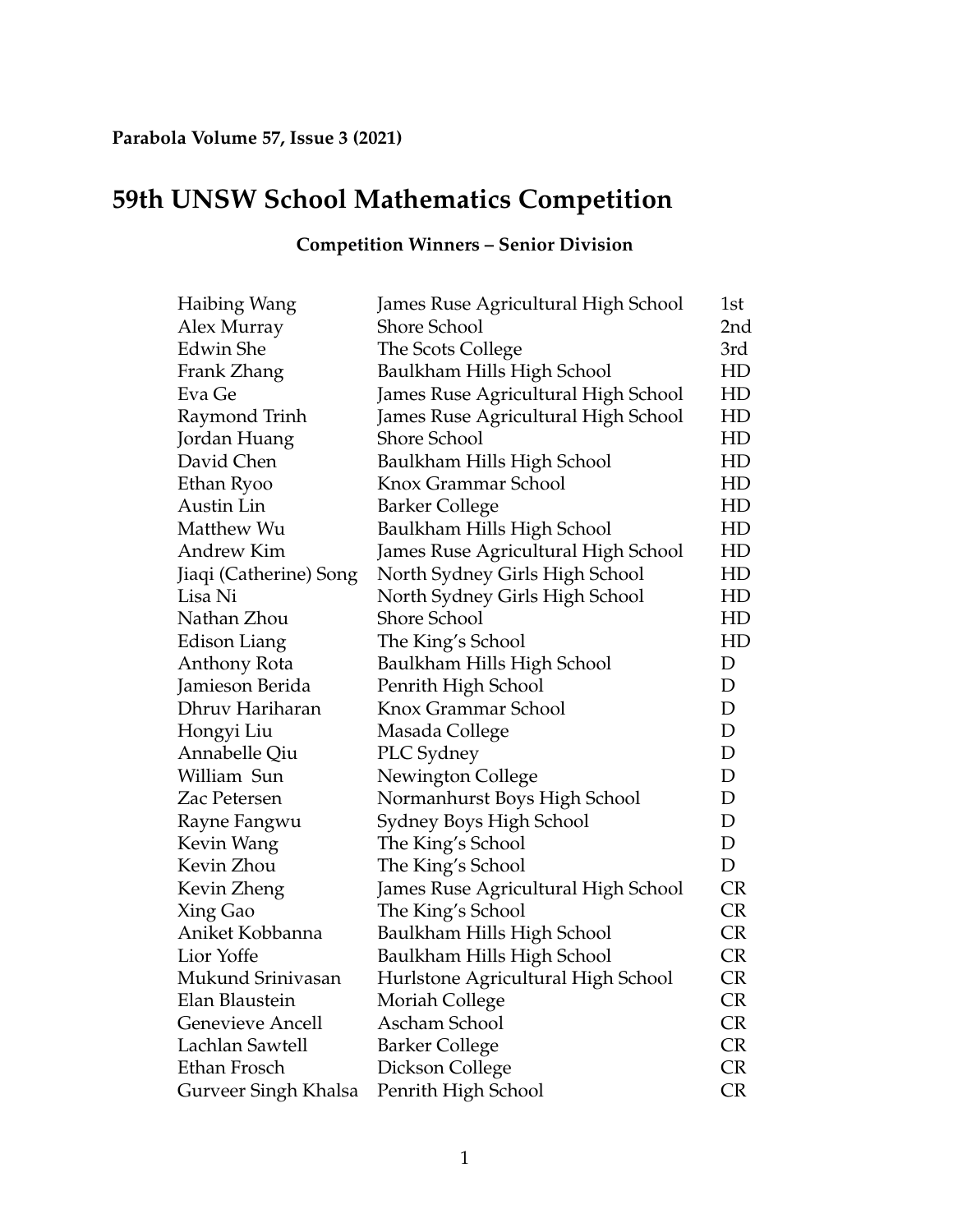|                                     | <b>CR</b>                                                                                                                                                                              |
|-------------------------------------|----------------------------------------------------------------------------------------------------------------------------------------------------------------------------------------|
|                                     | CR                                                                                                                                                                                     |
| Sydney Grammar School               | <b>CR</b>                                                                                                                                                                              |
| <b>Barker College</b>               | <b>CR</b>                                                                                                                                                                              |
|                                     | <b>CR</b>                                                                                                                                                                              |
| <b>Shore School</b>                 | <b>CR</b>                                                                                                                                                                              |
| <b>Shore School</b>                 | <b>CR</b>                                                                                                                                                                              |
| The King's School                   | <b>CR</b>                                                                                                                                                                              |
| <b>Barker College</b>               | <b>CR</b>                                                                                                                                                                              |
| Knox Grammar School                 | <b>CR</b>                                                                                                                                                                              |
| Penrith High School                 | <b>CR</b>                                                                                                                                                                              |
| <b>Barker College</b>               | <b>CR</b>                                                                                                                                                                              |
|                                     | <b>CR</b>                                                                                                                                                                              |
|                                     | <b>CR</b>                                                                                                                                                                              |
| Ascham School                       | <b>CR</b>                                                                                                                                                                              |
| James Ruse Agricultural High School | <b>CR</b>                                                                                                                                                                              |
| North Sydney Girls High School      | CR                                                                                                                                                                                     |
| Sydney Boys High School             | <b>CR</b>                                                                                                                                                                              |
| <b>Barker College</b>               | <b>CR</b>                                                                                                                                                                              |
| North Sydney Girls High School      | <b>CR</b>                                                                                                                                                                              |
| North Sydney Girls High School      | <b>CR</b>                                                                                                                                                                              |
| Penrith High School                 | <b>CR</b>                                                                                                                                                                              |
| Ascham School                       | <b>CR</b>                                                                                                                                                                              |
| Ascham School                       | <b>CR</b>                                                                                                                                                                              |
| Baulkham Hills High School          | <b>CR</b>                                                                                                                                                                              |
|                                     | <b>CR</b>                                                                                                                                                                              |
| James Ruse Agricultural High School | <b>CR</b>                                                                                                                                                                              |
| Narrabundah College                 | <b>CR</b>                                                                                                                                                                              |
| Normanhurst Boys High School        | <b>CR</b>                                                                                                                                                                              |
|                                     | <b>CR</b>                                                                                                                                                                              |
| Nowra Anglican College              | <b>CR</b>                                                                                                                                                                              |
| <b>Shore School</b>                 | <b>CR</b>                                                                                                                                                                              |
| <b>Sydney Science College</b>       | <b>CR</b>                                                                                                                                                                              |
|                                     | PLC Sydney<br>Sydney Boys High School<br>Penrith High School<br>Penrith High School<br>Sydney Boys High School<br>Hurlstone Agricultural High School<br>North Sydney Girls High School |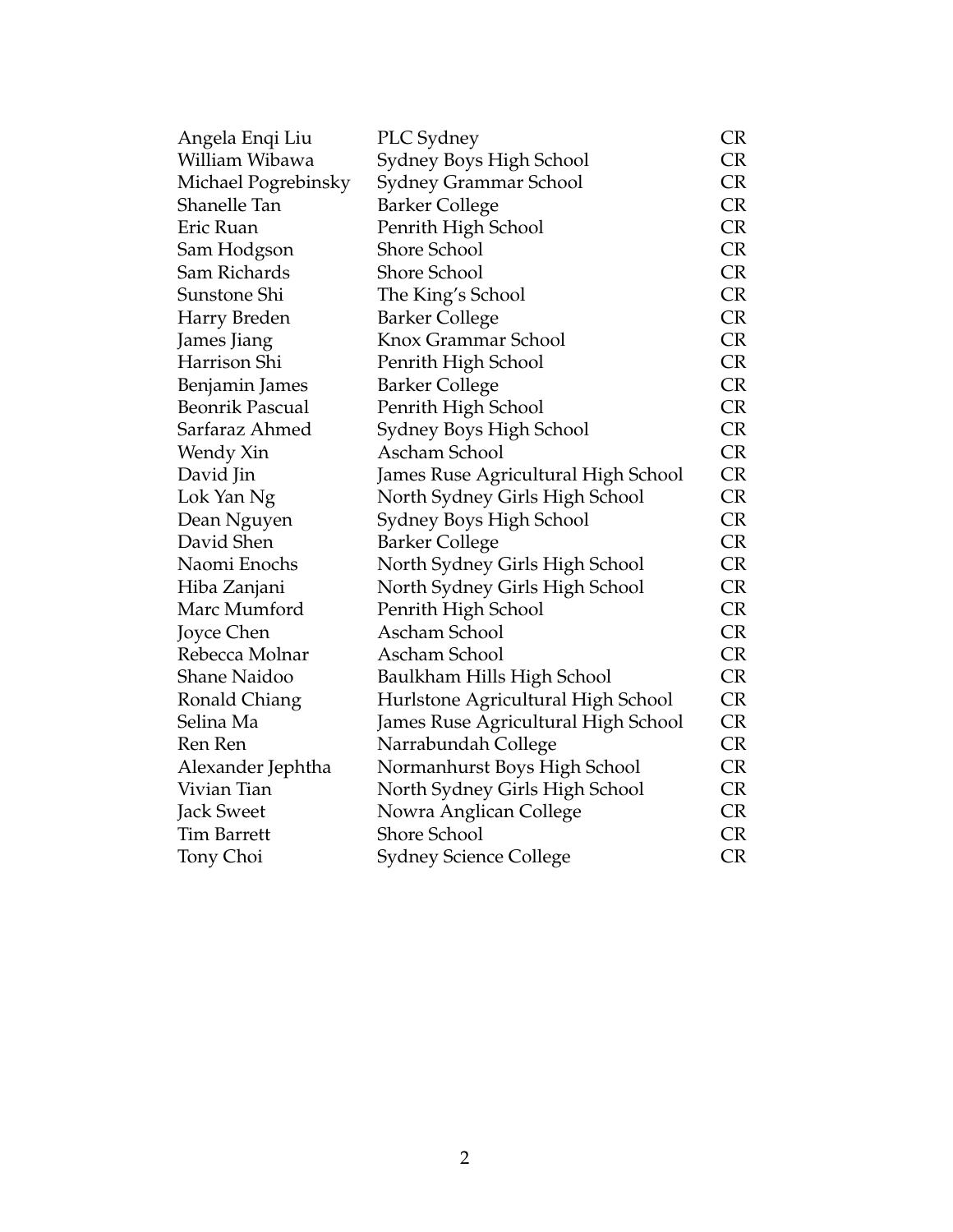## **Competition Winners – Junior Division**

| Jerry Li               | James Ruse Agricultural High School | 1st         |
|------------------------|-------------------------------------|-------------|
| Omri Weininger         | Moriah College                      | 2nd         |
| Leo Li                 | James Ruse Agricultural High School | 3rd         |
| Justin Tran            | Sydney Grammar School               | HD          |
| William Liu            | The Scots College                   | HD          |
| Crystal Jin            | James Ruse Agricultural High School | HD          |
| Daniel Seo             | James Ruse Agricultural High School | HD          |
| Pavle Hornby           | Sydney Grammar School               | HD          |
| Adrian Ma              | Sydney Grammar School               | HD          |
| Iris Xu                | Baulkham Hills High School          | HD          |
| Yaohong (Sherry) Jiang | North Sydney Girls High School      | HD          |
| Sizhe Pan              | James Ruse Agricultural High School | HD          |
| Cloris Xu              | Baulkham Hills High School          | HD          |
| Caelin Su              | James Ruse Agricultural High School | D           |
| Jingni Liao            | Knox Grammar School                 | D           |
| Anubhav Ammangi        | Redeemer Baptist School             | $\mathbf D$ |
| Jayden Pan             | <b>Shore School</b>                 | $\mathbf D$ |
| James Lambert          | Sydney Grammar School               | $\mathbf D$ |
| Rohan Timmaraju        | <b>Sydney Grammar School</b>        | $\mathbf D$ |
| <b>Patrick Waters</b>  |                                     | D           |
| Tian Xing Yang         | Sydney Boys High School             | D           |
| Changke Zou            | North Sydney Girls High School      | D           |
| Orlando Su             | Sydney Grammar School               | D           |
| Anson Pham             | Normanhurst Boys High School        | <b>CR</b>   |
| Jason Phan             | James Ruse Agricultural High School | <b>CR</b>   |
| Ethan Pham             | Sydney Boys High School             | <b>CR</b>   |
| Yiming Bing            | Sydney Grammar School               | <b>CR</b>   |
| Eric Scholten          | Sydney Boys High School             | <b>CR</b>   |
| <b>Tyson Lieu</b>      | Sydney Grammar School               | <b>CR</b>   |
| Sean Weatherley        | Sydney Grammar School               | <b>CR</b>   |
| Alicia Ge              | <b>Pymble Ladies' College</b>       | <b>CR</b>   |
| Jonathan Lim           | Shore School                        | CR.         |
| Henry Hockley          | <b>Sydney Grammar School</b>        | CR          |
| George Chen            | James Ruse Agricultural High School | CR          |
| Callum Kho             | James Ruse Agricultural High School | <b>CR</b>   |
| Mitchell Li            | James Ruse Agricultural High School | CR          |
| Daniel Nguyen          | Sydney Boys High School             | CR          |
| David Lu               | Sydney Grammar School               | CR          |
| Alexander Pham         | Sydney Grammar School               | CR          |
| Achi Raja              | Sydney Grammar School               | <b>CR</b>   |
| Tristan Schulz         | Sydney Grammar School               | <b>CR</b>   |